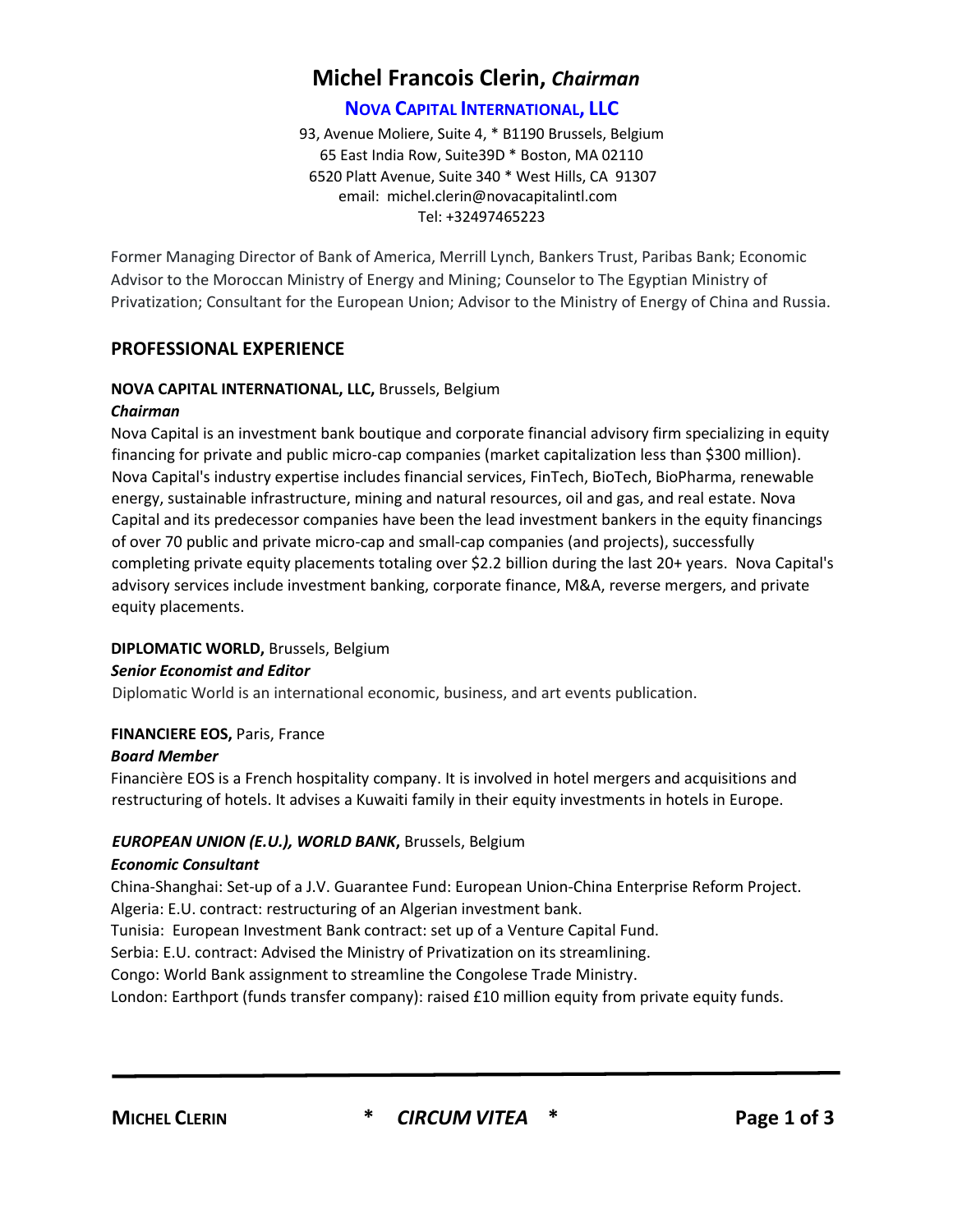## **MINISTRY OF PUBLIC ENTERPRISES and PRIVATIZATION-US AID PROJECT,** Cairo, Egypt *Senior Investment Banker*

Implemented the process of preparing 12 Egyptian companies for Privatization (valuations, information memoranda, bid documents, tender, sales contracts).

Roadshows to targeted Strategic Investors in Turkey, Kuwait, Abu Dhabi, Dubai, Qatar, and Bahrein.

## **EUROPEAN UNION (E.U.),** Casablanca, Morocco

#### *Project Manager for a \$150 million SME's Development Programme*

Formation of a Venture Capital Fund with the European Investment Bank. Set-up of a Guarantee Fund: a J.V between the European Investment Fund and Moroccan banks. Provided access to medium-term bank financing for SMEs through the creation of an Industrial Bank. Restructuring of \$40 million for European Union SMEs Financing Programs. Advisor to the Ministry of Energy and Mining.

## **FLORIDIENNE, PARIBAS BANK,** Belgium; Hong-Kong, China.

## *CEO of the Chinese operation*

\$10 million Paribas Bank financing of an agro-food factory in the province of Guangxi (China). Advisor to Chinese Ministry of Energy: Restructuring of a Cadmium factory in Hunan. Set-up of a Beijing-based biotech food laboratory. Sale of a Belgium snooker ball factory to a Chinese company.

# **BANKERS TRUST COMPANY (now Deutsche Bank),** London; Houston; Moscow (Russia)

## *Energy Department Managing Director*

Supervision of a \$4 billion Credit and Equity Energy Portfolio.

Advisor to the Ministry of Energy of the Russian Federation for a Privatization Platform. Build Operate Transfer (BOT) project finance for a 400,000 tons/year polyethylene factory in Russia. Treasury management for two Energy Eastern European companies.

## **MERRILL LYNCH, LTD,** London; New York

## **Investment Banking Department; Managing Director**

M&A, IPO's, and ADR's for companies based in Switzerland, Belgium, Luxembourg, Portugal, Monaco. Management of the short-term assets and currency derivatives of the Ministry of Finance of Belgium. Advisor to Privatization for the Kingdom of Belgium and the Republic of Portugal.

\$500m sale and leaseback of railway equipment from the Belgium railway company to a Danish company.

## **GULF CONSULTANTS LTD (DUBAI); JV WITH CHARTERHOUSE BANK (U.K.),**

Operated in Abu Dhabi, Kuwait, Qatar, Saudi Arabia, Iran, and South Africa.

#### *General Manager*

Feasibility studies, arranged co-financing with: the Industrial Bank of Kuwait, the Arab Guarantee Corporation, the Arab Fund, the OPEC Fund, APICORP, and the Saudi Investment Bank. Advised Arabian Gulf-based investors on Acquisitions in Egypt, India, Lebanon, and South Africa. Secured four (\$100m - \$250m) building contracts for Belgium, French, and German companies.